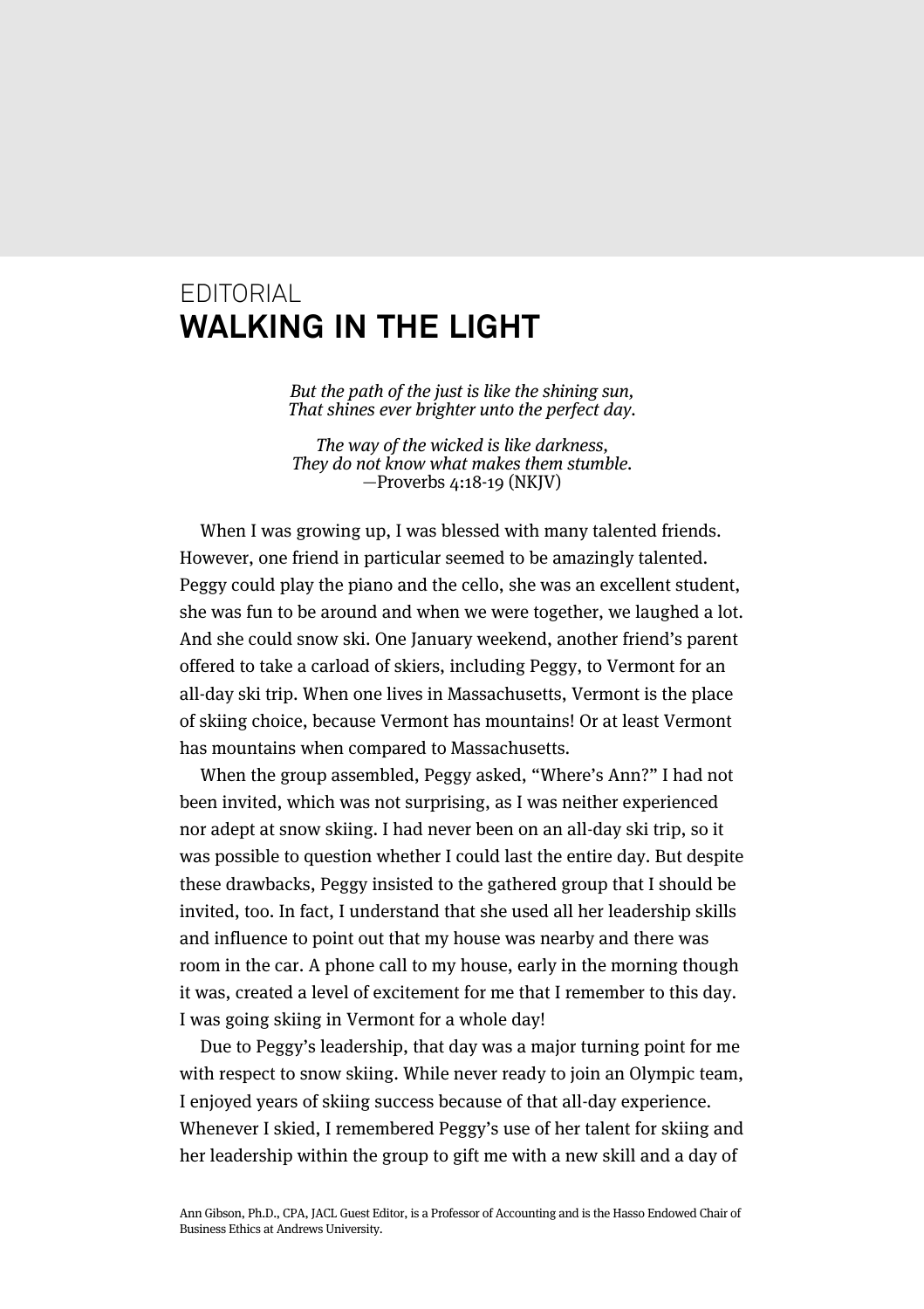great pleasure. The lightness of that day is still with me, even though the event itself occurred almost 40 years ago.

Parker Palmer (2000) makes the following observation in his book Let Your Life Speak:

A leader is someone with the power to project either shadow or light onto some part of the world and onto the lives of the people who dwell there. A leader shapes the ethos in which others must live, an ethos as light-filled as heaven or as shadowy as hell. A good leader is intensely aware of the interplay of inner shadow and light, lest the act of leadership do more harm than good. (p. 78)

Intrigued by the thought of the leader projecting either shadow or light, Craig Johnson used that metaphor for his book Meeting the Ethical Challenges of Leadership: Casting Light and Shadow. In an interview with JACL, Johnson talks about this book, his thoughts on casting light and shadow, and the direction of leadership research in the future.

In keeping with the thought of the power of leaders to project either shadow or light, Bill Richardson discusses the basic principles of good leadership, especially the need for integrity, in light of the question: "Do jerks make better leaders?" His thoughts are reflected and expanded on in Donna Randall's article on power, which notes that while leaders seek to create and maintain an ethical climate through their power, it is personal power, rather than positional power, that has the most effective results, because it is personal power that reflects the stronger values orientation.

Duane Covrig, Mordekai Ongo, and Janet Ledesma contrast the roles of priest, king and prophet (Allender's model) and then add the role of judge to the list. In their article they posit that leaders may better avoid the shadows in their leadership by listening to the voice of a judge, or judgment, thereby not only improving their own leadership, but also empowering the community. Brian Traxler and Duane Covrig then act in this judgment role in their article on the morality of U.S. President Andrew Jackson.

Finally, Wilton Bunch reminds us that whether or not we consider ourselves to be leaders, we are all followers. To follow is a noble calling, and requires each follower to reach that noble status through understanding and application of the virtues in his or her life. These virtues include the "cardinal virtues" of Aristotle (prudence, justice, courage, and self-control), and those identified as the "fruit of the Spirit" by the Apostle Paul (love, joy, peace, patience, kindness,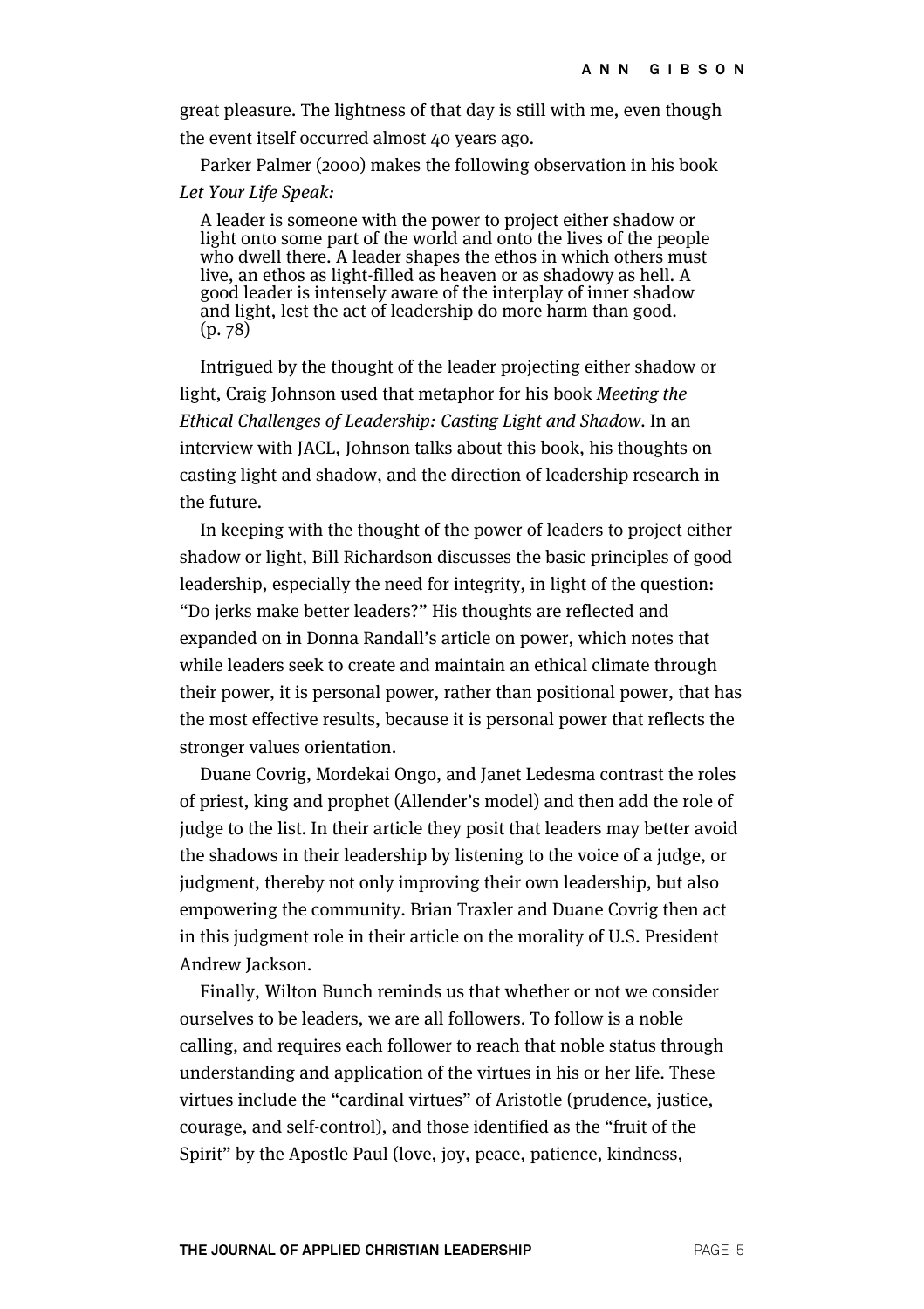goodness, faithfulness, gentleness, and self-control).

But how does this happen? How can a leader successfully project light rather than shadow?

In her book The Sabbath World, Judith Shulevitz (2010) discusses the 1973 John Darley and Daniel Batson study of whether students at Princeton Theological Seminary would stop to help someone in distress. In this study, seminary students on their way to give an assigned lecture (on "the good Samaritan") were forced to confront a person who sat slumped motionless in a doorway, coughing and groaning. (This slumped person was actually an accomplice of the experimenter.) Some of the students were told that they had to rush to get to the lecture on time. Others were told that they had enough time to get to the lecture, if they moved along at a good speed. Still others were told they had plenty of time to get to the lecture. In the experiment, the researchers found that few of the students stopped to help. And the evidence pointed to an interesting conclusion (Shulevitz, 2010):

"After the data was weighed and the variables analyzed, only one variable could be used to predict who would stop to help and who wouldn't. The important factor was not personality type or whether a student's career or the parable of the Good Samaritan was foremost in his mind. It was whether or not he was in a hurry. . . . The study made it hard not to conclude," said Darley and Batson, "that ethics becomes a luxury as the speed of our daily lives increases." (pp. 25-26)

The psychologists did not adversely judge the students. Even though all the students who hadn't stopped admitted they had seen the man, Darley and Batson noted that several said that they hadn't realized that he needed help until after they'd passed him. Time pressure had narrowed their "cognitive map" as they raced by. They may have seen the stranger, but they didn't really see him.

Meanwhile, the students who had realized that the man required assistance but had withheld it from him showed up for their talks looking "aroused and anxious." Darley and Batson suggested that possibly the students experienced conflict between their duty to help the man and their desire to live up to the expectations of the research study. "'This is often true of people in a hurry,' Darley and Batson wrote. 'They hurry because somebody depends on their being somewhere. Conflict, rather than callousness, can explain their failure to stop, according to the researchers.'" (Shulevitz, 2010, p. 26)

As leaders, being focused and driven may result in unethical actions, in actions that move toward the shadow, because our consciousness